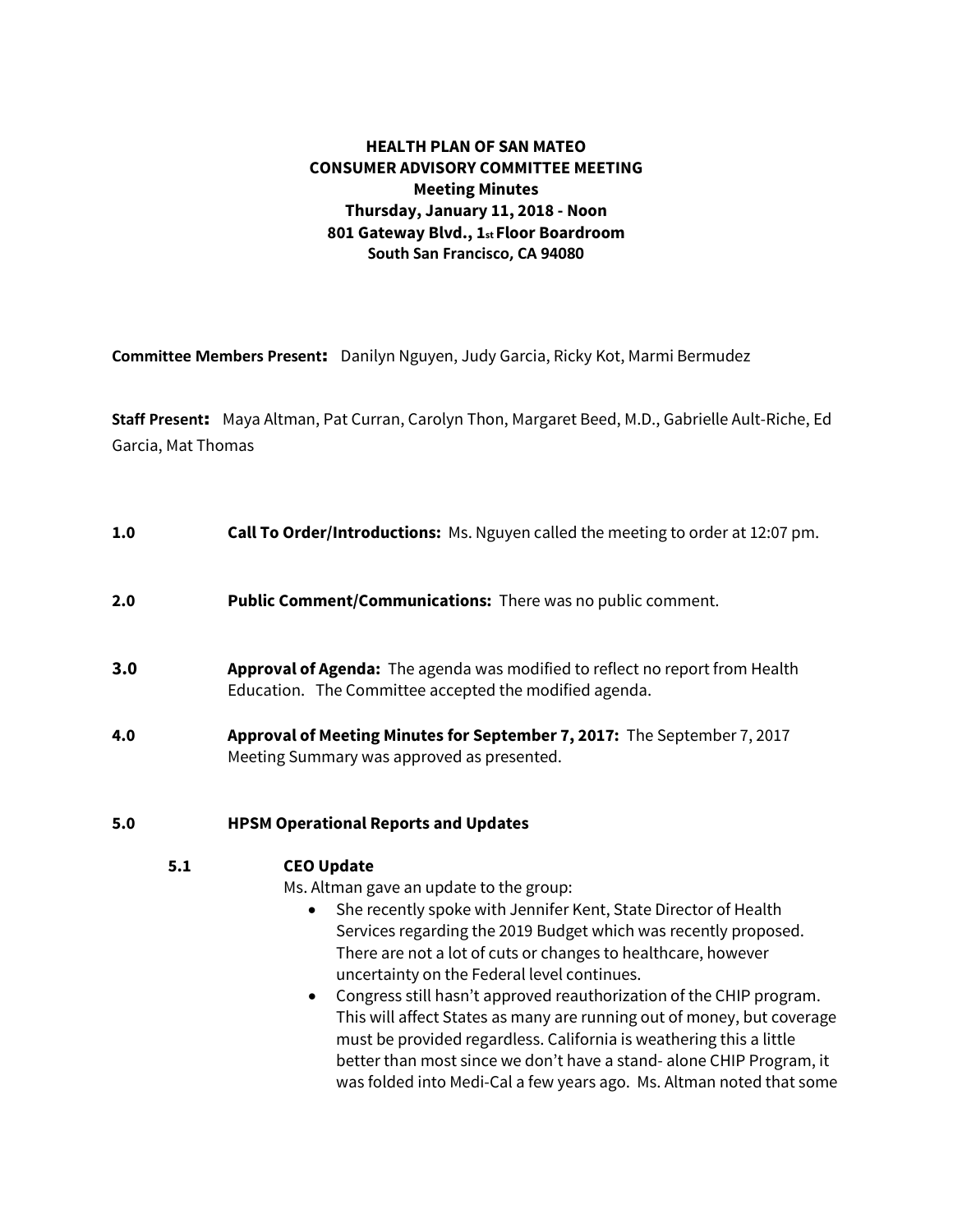states are dealing with the repeal of the ACA's individual mandate by imposing their own, such as Maryland.

 $\bullet$  The 30<sup>th</sup> Anniversary celebration for HPSM was a great success. It was a nice reunion as members and commissioners from the last 30 years were there. She thanked all those who attended.

### **5.2 Medical Director**

Dr. Beed

- Dr. Beed reported on the success thus far of the Landmark Program. She noted that they have reached about 40% member engagement, which is the fastest engagement ramp in the history of the company. HPSM is also working with Landmark on a SNFist program-; this program was created to help minimize the average length of stay for our members in a handful of SNF/LTC facilities by proactively engaging said members through their PCPs.
- Dr. Beed also reported that HPSM will be utilizing Mom's Meals starting February 1st. It is an optional benefit for specific HPSM members. This nutritional assistance program will provide highquality, home-delivered meals to those with chronic diseases such as diabetes, heart or renal disease. Because these conditions can be successfully managed with proper diet, this program could be very helpful in keeping HPSM members out of the hospital. Gluten-free, vegetarian, diabetic-friendly, heart-healthy, and renal meals are some of the meal options available.
- Finally Dr. Beed noted that HPSM is going live soon with their Palliative Care Program. It should help to provide a full scope of services including social work, case management, and home health services for Medi-Cal members with a set of specific diagnoses. The emphasis of the program will be on symptom management. Members can continue to receive curative services.

### **5.3 Grievance and Appeals**

Ms. Ault-Riche verbally reviewed the submitted Grievance and Appeals Report.

• CareAdvantage/CMC reports an increase in the volume of appeals for Part C, which is the medical benefit. It has been increasing steadily throughout the year compared to last year. The rise is not dramatic, but there is an upward trend. She also noted that the medication appeals volume has been stable. We started the year with a high volume of grievances, though she is not sure why, as the grievances by category is consistent with past quarters. The increases are seen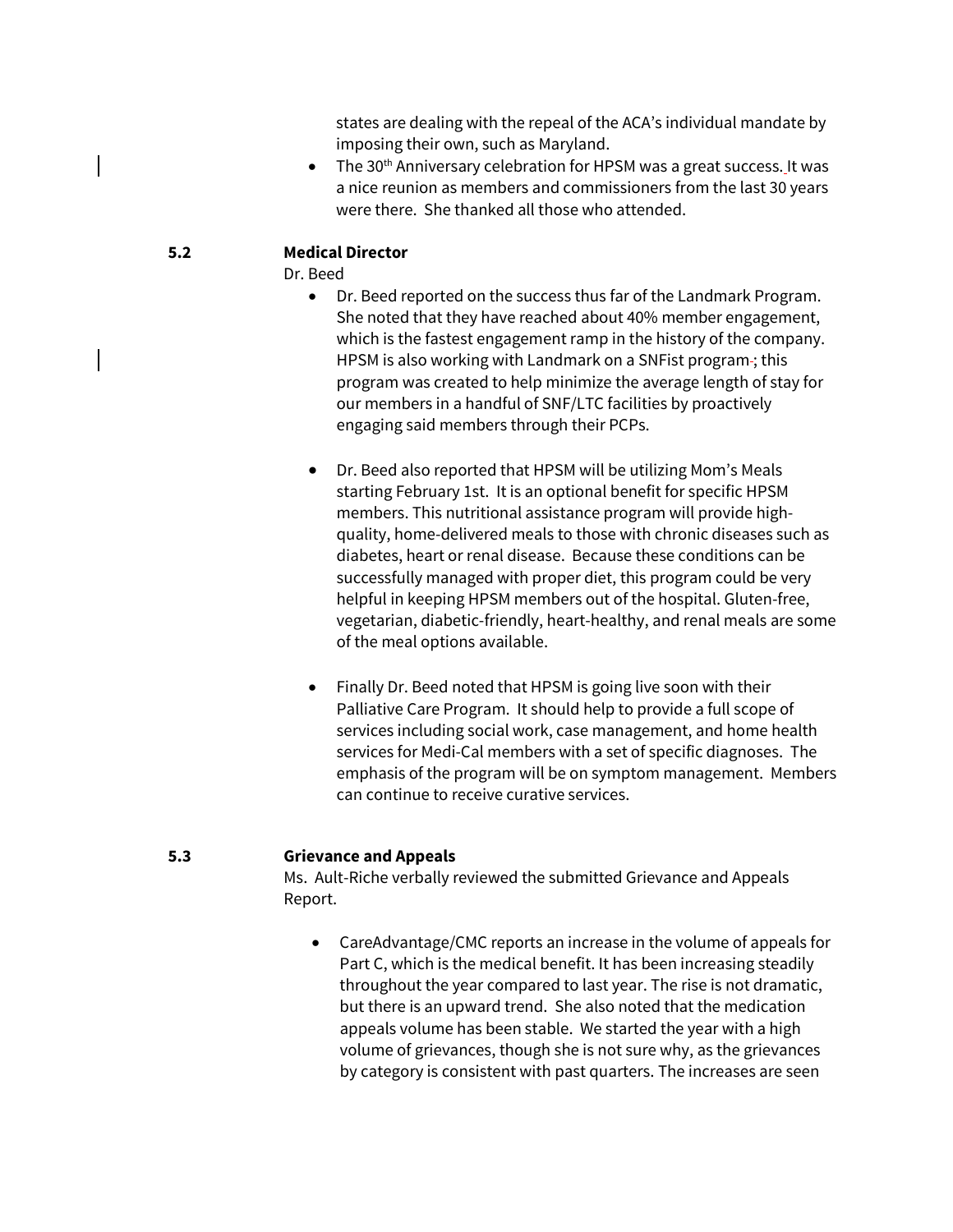overall, it has not been attributed to any one department or Line of Business.

- The highest numbers in "Types of Appeals", as usual, come from Durable Medical Equipment and Service/Therapy at 24%.
- There is good news about the rate of overturned appeals for medical services and supplies, 30% end up getting approved. That reinforces the fact that HPSM Utilization Management is making the right decision the first time around.
- Medi-Cal appeals have increased overall, though grievances have decreased. She also noted a decrease in pharmacy calls. Overall the rate of complaints has been stable.
- Currently the biggest grievance under Medi-Cal is "Quality of Care."
- The biggest type of appeal with Medi-Cal is prescription drugs.
- Numbers are up for Resolutions within 24 hours of Receipt. The call center has been very successful in resolving issues before they enter the Grievance process. The number of calls for Prescription Drugs in all Lines of Business has decreased since the last quarter.
- The Rate of Complaints has remained stable.
- G&A has reached their goal for Timeliness of Complaint Resolution.
- A total of 85 members requested to change their assigned PCP during the 3<sup>rd</sup> Quarter due to dissatisfaction. Members switched away from a total of 30 different PCP's. Of those 17 were clinics and 13 were individual providers. Four providers had 5 or more members request to switch from their practice. All of these were group practices or clinics.

There was a question regarding the high number of complaints surrounding the ride service provided. It was noted that there is currently a lawsuit against Logistic Care who is being sued by Neighborhood Legal Services on behalf of Medi-Cal and the CCI beneficiaries. The main complaint being that rides are being provided by Uber and Lyft without trained individuals to assist. HPSM uses Lyft only for curbside service where no assistance is needed. They will continue to use taxis for those who do require assistance. Ms. Ault-Riche noted that while the grievance numbers seem high, it actually accounts for less than 1% of all taxi provider services. We are currently using American Logistics Company for this service. Ms. Ault-Riche will run the numbers again and report at the next CAC meeting.

#### **5.4 Member Services**

Ms. Ault-Riche reported on Member Services

- Enrollment is stable across all Lines of Business.
- The average speed it takes for the Member Services Call Center to pick up calls has decreased by about half. Their goal is to answer 80% of calls within 30 seconds. There has been a lot of progress, as they started the year at 64% and are currently at 78%.